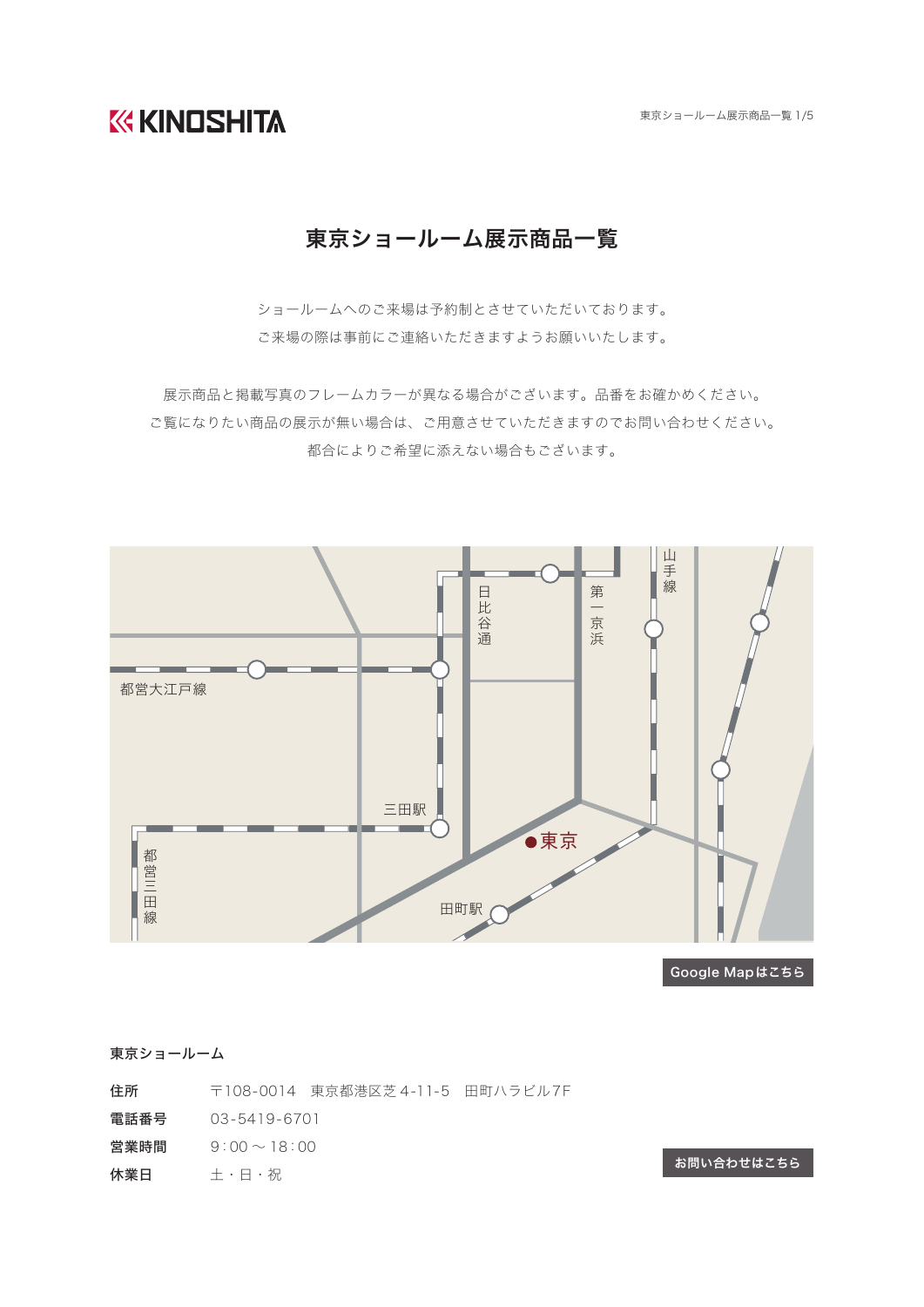東京ショールーム展示商品一覧 2/5



C<sub>202</sub>-AB



LILLY [C203-BR](https://www.kk-kinoshita.co.jp/products/c203/)

**[CRAFTOOL](https://www.kk-kinoshita.co.jp/products/c224a/)** C224A-BR



**[CRAFTOOL](https://www.kk-kinoshita.co.jp/products/c224b/)** C224B-CL

LILLY [C203-WH](https://www.kk-kinoshita.co.jp/products/c203/)



SOLE [C248-CL](https://www.kk-kinoshita.co.jp/products/c248/)



C<sub>203S-CL</sub>

**CRAFTOOL** [C224BS-AB](https://www.kk-kinoshita.co.jp/products/c224bs/)

> LIBERTA [C249-AB](https://www.kk-kinoshita.co.jp/products/c249/)



ALETTA [C206-CL](https://www.kk-kinoshita.co.jp/products/c206/)



[C229-CL](https://www.kk-kinoshita.co.jp/products/c229/)



PICCOLO [C250S-BR](https://www.kk-kinoshita.co.jp/products/c250s/)



LATTI [C282A-AB](https://www.kk-kinoshita.co.jp/products/c282a/)



LUNO [C303AS](https://www.kk-kinoshita.co.jp/products/c303as/)



**CORVO** [C318-CL](https://www.kk-kinoshita.co.jp/products/%ef%bd%83318/)



[C239-AB](https://www.kk-kinoshita.co.jp/products/c239/)



ILIE  $C264-CL$ 

MONE

KIKI [C260-BR](https://www.kk-kinoshita.co.jp/products/c260/)

ZUCCA [C233-BR](https://www.kk-kinoshita.co.jp/products/c233/)



[C283-CL](https://www.kk-kinoshita.co.jp/products/c283/)



[C305AD-CL](https://www.kk-kinoshita.co.jp/products/c305ad/)



SIMONE [C292-AB](https://www.kk-kinoshita.co.jp/products/c292/)



LLOYD [C305BS-CL](https://www.kk-kinoshita.co.jp/products/b305bs/)



LISA [C268-CL](https://www.kk-kinoshita.co.jp/products/c268/)

ANEP [C296-BR](https://www.kk-kinoshita.co.jp/products/c296/)



**[COLLINA](https://www.kk-kinoshita.co.jp/products/c311/)** C311









FABIO [C301C](https://www.kk-kinoshita.co.jp/products/c301c/)









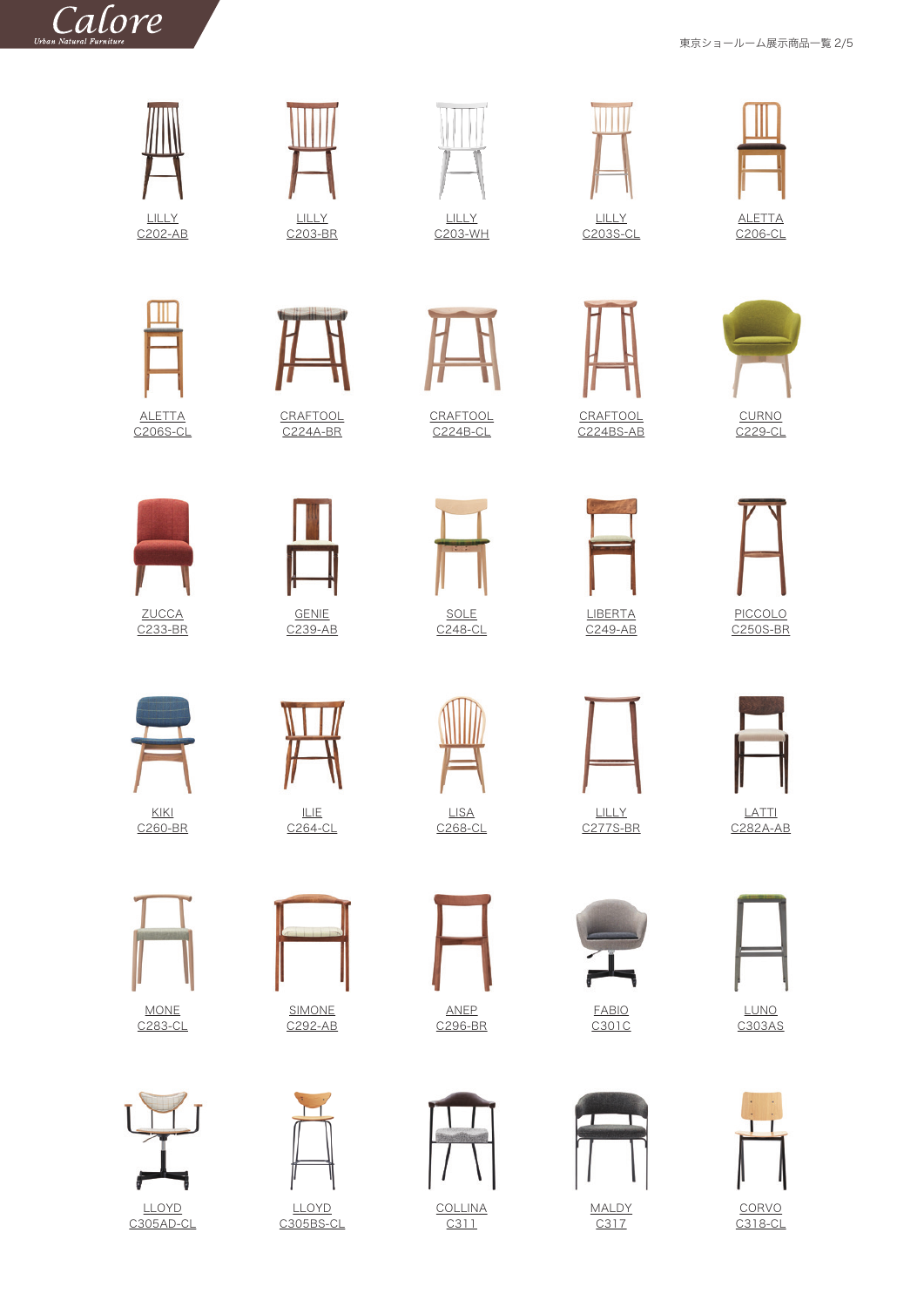## $\int_{Urban Natural Furthermore} \nabla u \, dV \, dV$

東京ショールーム展示商品一覧 3/5

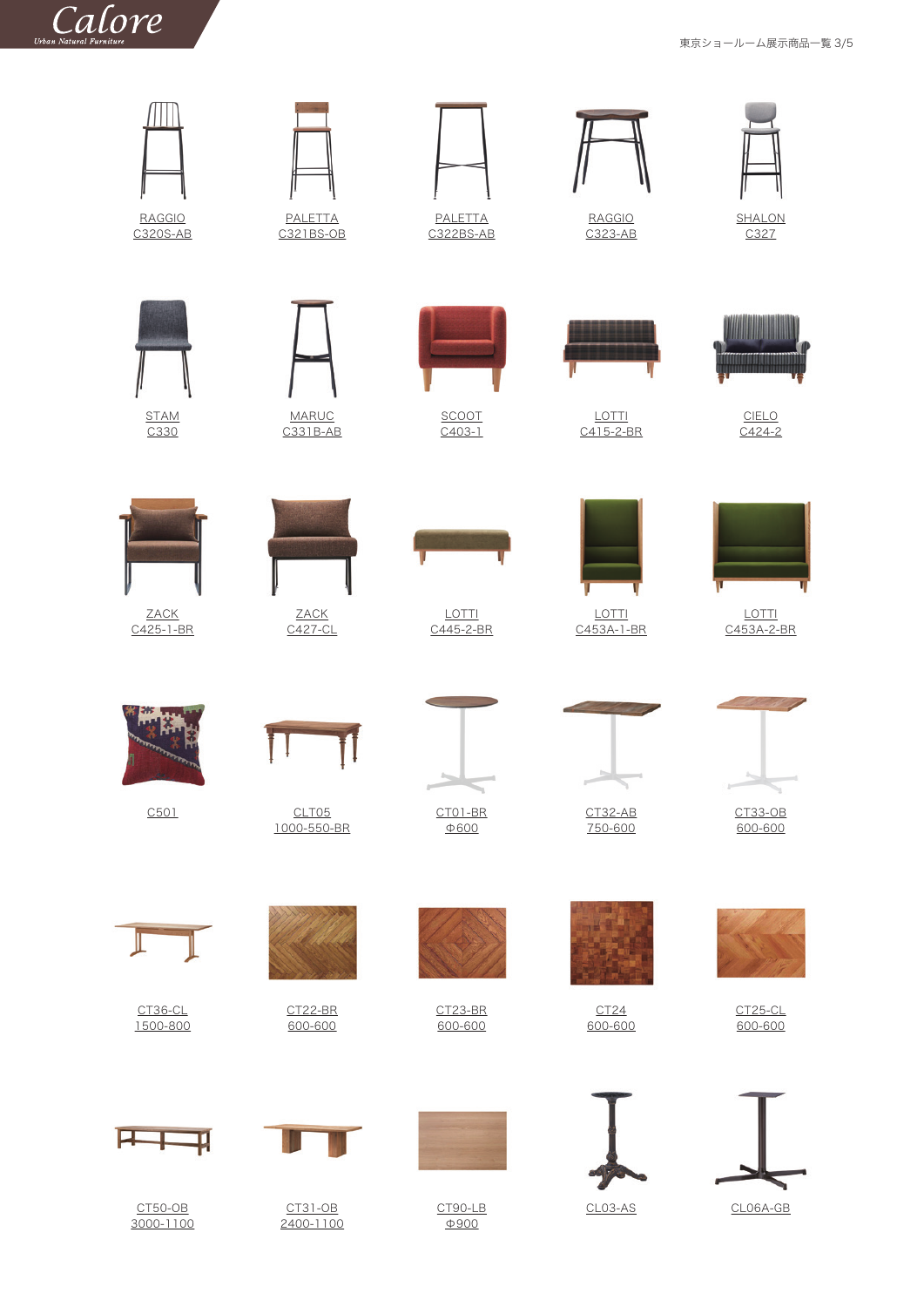

東京ショールーム展示商品一覧 4/5